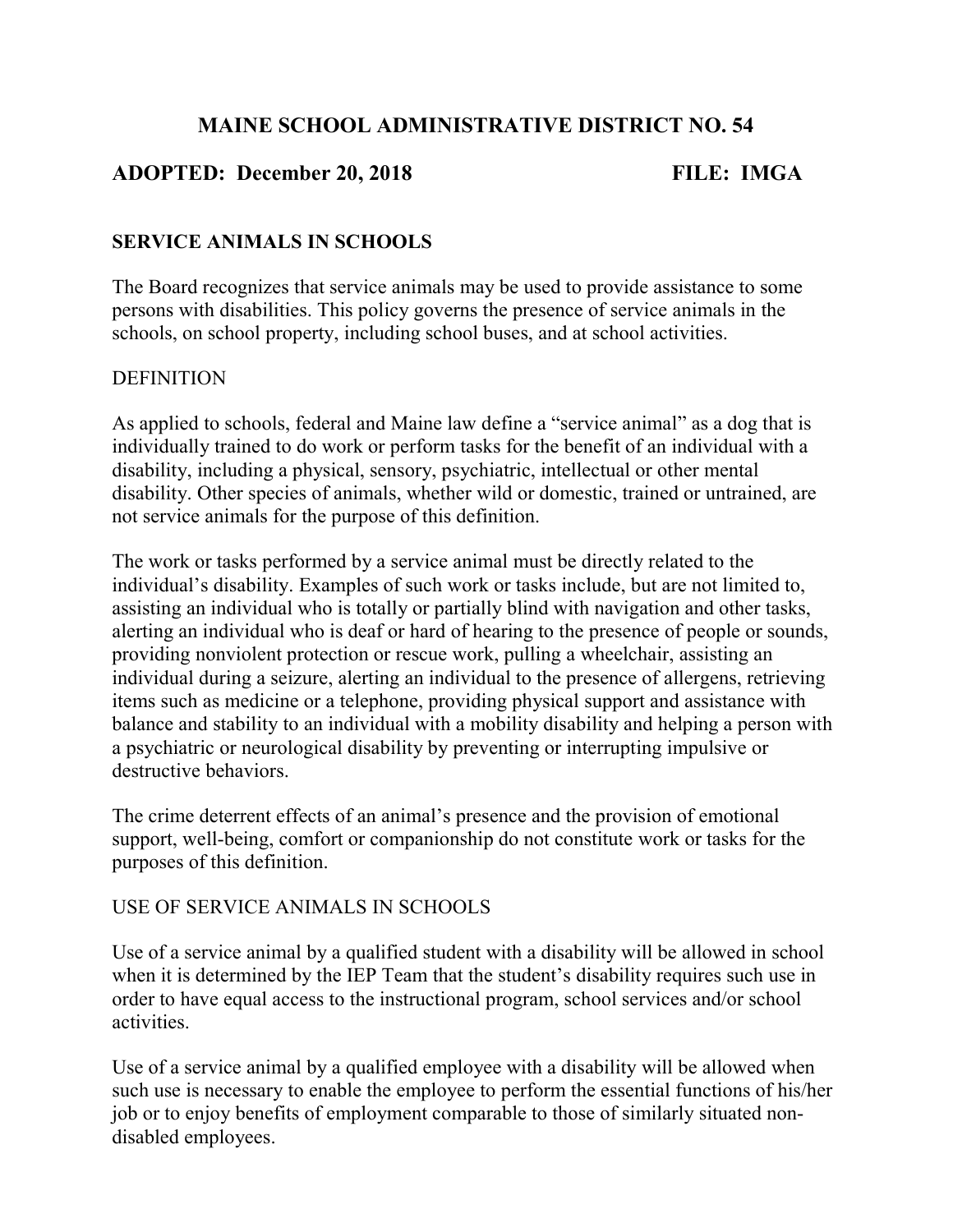The parent/guardian of a student who believes the student needs to bring a service animal to school, or an employee who wishes to bring a service animal to school, must submit a written request to the building principal. The building principal, in consultation with the Section 504 Coordinator or Director of Special Services, as appropriate, and the Superintendent will determine whether or not to permit the service animal in school.

Before a service animal shall be permitted in school or on school property, the student's parent or the employee must provide:

- 1. A description of the function(s) the service animal is expected to perform in assisting the person with a disability;
- 2. Documentation of liability insurance;
- 3. A copy of the animal's current license and tag identifying it as a service animal (if applicable);

[NOTE: 7 M.R.S.A. § 3922(4) requires written evidence that a dog meets the definition of "service dog"(with "written evidence" meaning a service dog certification form approved by the Maine Department of Agriculture) in order to register or license a service dog for the first time in a municipality and obtain the tag that identifies the animal as a service dog. ]

- 4. Current certification from a veterinarian that the animal is in good health;
- 5. Proof of current rabies vaccination;
- 6. Certification of the service animal's training by a recognized agency or organization and/or demonstration of training; and
- 7. Evidence that the student or employee can appropriately supervise, care for, and control the animal at school, or, depending upon the circumstances involved, that there is a plan for a handler, other than school unit staff, to be present to care for and control the animal.

Parents or animal handlers who will be present in school for the purpose of assisting a student with his/her service animal will be required to submit to a sex offender registry and criminal background check. In addition, parents and handlers must comply with all standards of conduct that apply to school employees and volunteers.

The school unit may impose additional conditions on the presence of a service animal, depending upon the circumstances.

## SERVICE ANIMALS AT SCHOOL-SPONSORED EVENTS

Individuals with disabilities may be accompanied by their service animals to events or activities open to the public that are held in schools or on school property. The use of a service animal may not be conditioned on the payment of a fee or security deposit, but the individual is liable for any damage done to the premises or facilities by such an animal. Service Animals must be properly licensed and vaccinated.